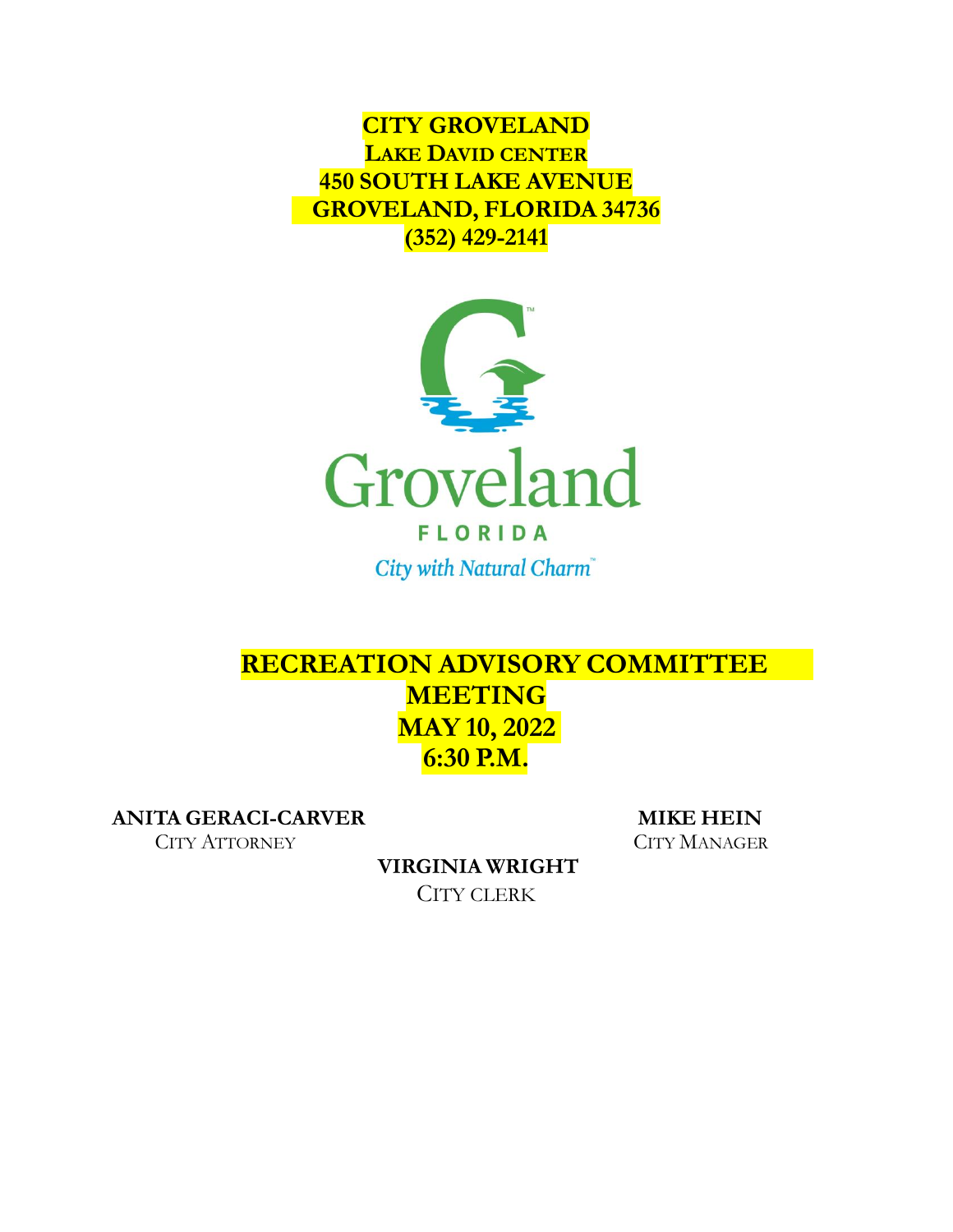#### **GENERAL INFORMATION AND INSTRUCTIONS**

The Mayor will ask for comments from the public, requesting that anyone desiring to speak on an item. When recognized by the Mayor, please approach the podium and speak into the microphone, stating your name, address, if you are a citizen that lives in the Groveland City limits, and then present the information you desire. Each person has a maximum of five (5) minutes to speak.

Items listed in the "Consent Agenda" will be approved by Council in their entirety by a single motion, unless otherwise indicated by Council. These are routine items not anticipated to be controversial and are placed on the Consent Agenda to expedite the meeting. If a Council Member, staff member or member of the public wishes to discuss any item on the Consent Agenda, they can request the item be removed from the Consent Agenda for discussion. The remaining items on the Consent Agenda will be voted on with one motion being made for all items on the Consent Agenda. Then the item removed from the Consent Agenda will be separately considered and voted on.

Items identified with a double asterisk (**\*\***) are quasi-judicial functions of the City Council other than land use; the Council Members disclose any ex parté communications.

**Groveland Code of Ordinances Sec. 2-58 (f).** Any person desiring to address the Council shall first secure the permission of the presiding officer and shall give his name and address for the record. All remarks shall be addressed to the Council as a body and not to any member thereof unless permission to do so is first granted by the presiding officer. Unless further time is granted by the presiding officer or the council, member of the public shall limit their discussion or address to no more than five minutes. No question shall be asked a council member or city official except through the presiding officer.

If your address is exempt from public record you are not required to state it. In addition, do not give out your Social Security Number, phone number, email address or any other information you do not want others to have access to as the meetings are recorded and those recordings are considered public record.

**Pursuant to the provisions of Chap. 286, F.S., Sec. 286.0105**, if a person decides to appeal any decision made by this body with respect to any matter considered at this meeting, he or she will need a record of the proceedings, and that for such purpose, he or she may need to ensure that a verbatim record of the proceedings is made, which record may include the testimony and evidence upon which the appeal is to be based and is advised to make such arrangements at his or her own expense.

**In accordance with the Americans with Disabilities Act and Section 286.26, Florida Statute,** persons with disabilities needing special accommodation to participate in this meeting should contact the City Clerk's Office no later than 3 business day prior to the meeting at virginia.wright@groveland-fl.gov.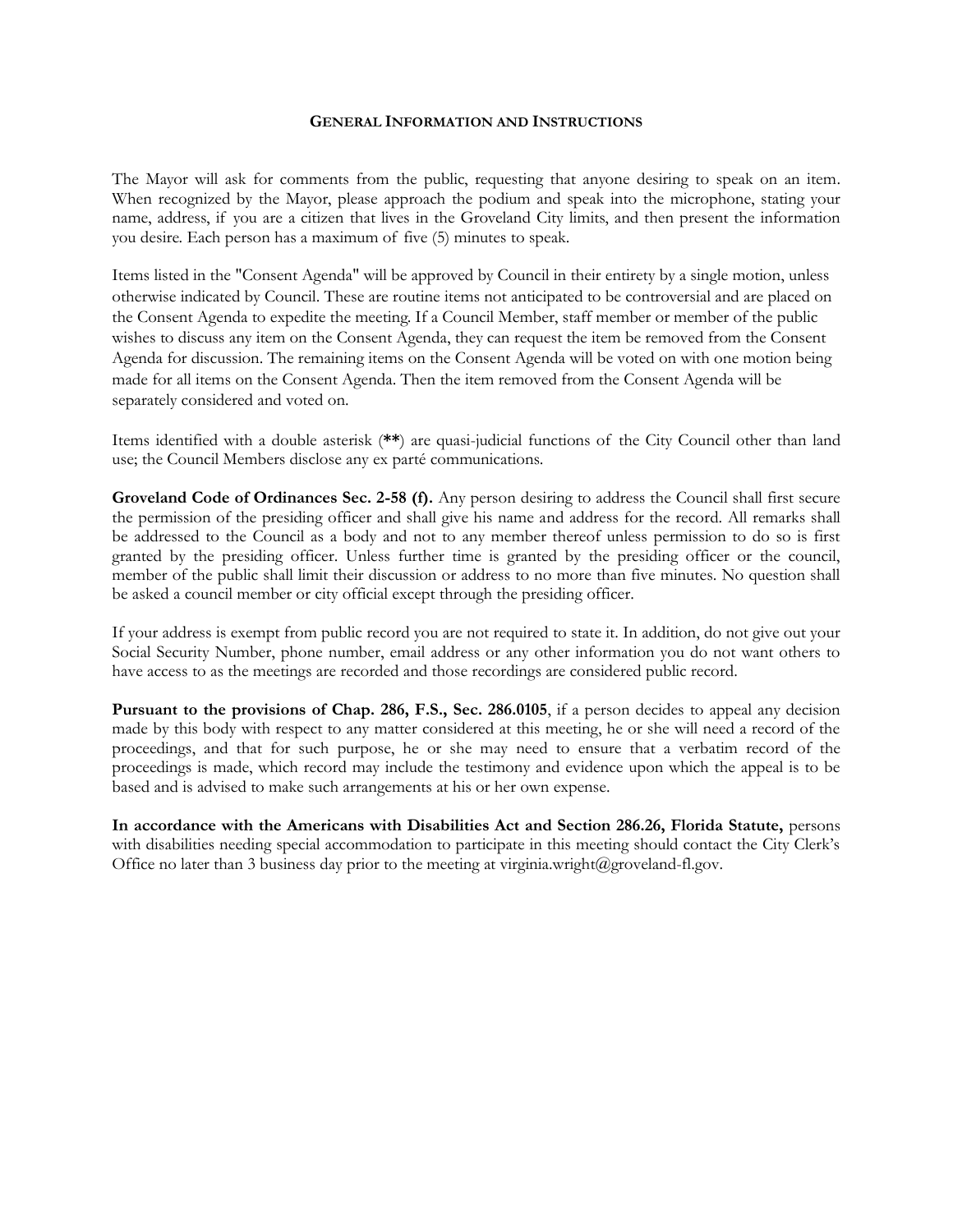PUBLIC NOTICE AND AGENDA OF THE GROVELAND RECREATION ADVISORY COMMITTEEMEETING SCHEDULED TO CONVENE AT <mark>6:30 P.M. TUESDAY, MAY 10, 2022</mark>. IN THE LAKE DAVID COMMUNITY CENTER LOCATED AT 450 S. LAKE AVENUE, GROVELAND, FLORIDA34736

| <b>CHAIRPERSON</b>        |                        | JOSCELYN CAMPBELL joscelyn.campbell@groveland-fl.gov |
|---------------------------|------------------------|------------------------------------------------------|
| VICE-CHAIRPERSON          | <b>LINDA COWELS</b>    | linda.cowels@groveland-fl.gov                        |
| <b>COMMITTEE MEMBER</b>   | <b>AMANDA TRAYWICK</b> | amanda.traywick@groveland-fl.gov                     |
| <b>COMMITTEE MEMBER</b>   | <b>PAULA HALL</b>      | $paula.hall@groveland-fl.gov$                        |
| <b>COMMITTEE MEMBER</b>   | <b>DAVID BADILLO</b>   | $david.badillo(\omega groveland-fl.gov)$             |
| <b>COMMITTEE MEMBER</b>   | <b>CHUCK KENZIG</b>    | charles.kenzig@groveland-fl.gov                      |
| <b>COMMITTEE MEMBER</b>   | <b>SHANA MARTIN</b>    | shana.martin@groveland-fl.gov                        |
| <b>COMMITTEE MEMBER</b>   | <b>MICHAEL GRIS</b>    | michael.gris@groveland-fl.gov                        |
| <b>COMMITTEE MEMBER</b>   | <b>LASHAWN IRVIN</b>   | $lashum.irvin(\omega\text{groveland-fl.gov})$        |
| PARKS/RECREATION DIRECTOR | <b>MIKE WALKER</b>     | mike.walker@groveland-fl.gov                         |
| RECORDING SECRETARY       | <b>SABINA KHAN-ALI</b> | sabina.khan-ali@groveland-fl.gov                     |
|                           |                        |                                                      |

Please note: Most written communication to or from government officials regarding government business are public records available to the public and media upon request. Your e-mail communications maytherefore be subject to public disclosure.

### CALL TO ORDER

#### PLEDGE OF CONDUCT

- o We nray disagree, but we will be respectful of one another.
- o We will direct all comments to issues.
- $\bullet$  We will avoid personal attacks.
- Audience members wishing to speak must be recognized by the Chairperson.
- . Speaking without being recognizecl will be considered "Out of Order."

#### OPENING CEREMONIES

a. Pledge of Allegiance

### ROLL CALL

## CONSENT AGENDA

**NONE** 

#### PRESENTATIONS

• Recap of Past and Upcoming Events

#### OLD BUSINESS

- l. Capital Improvement Plan
- 2. Update South Lake Regional Park
- 3. Update Cherry Lake Park